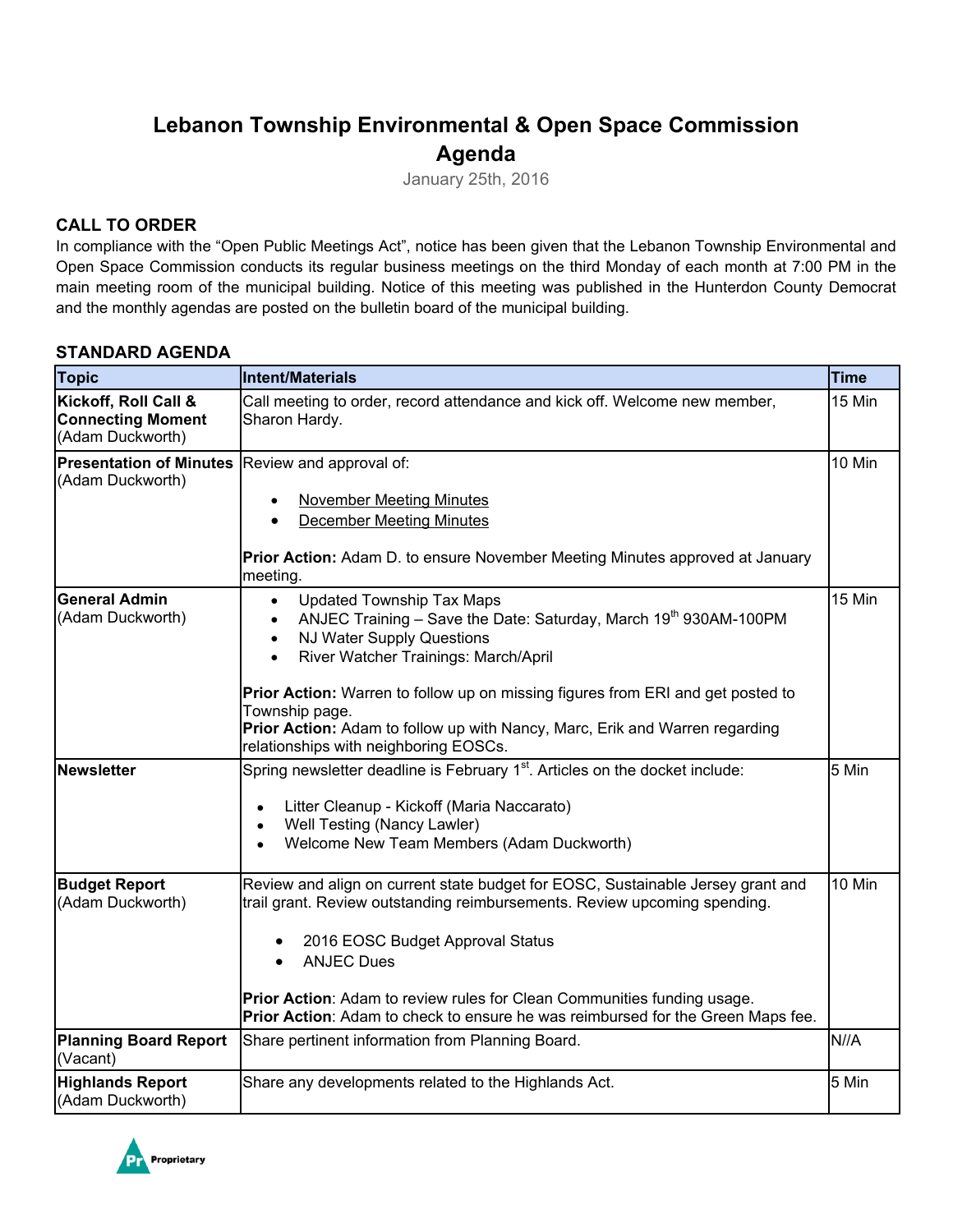| <b>Topic</b>                                                                                                                                                         | <b>Intent/Materials</b>                                                                                                                    | Time   |
|----------------------------------------------------------------------------------------------------------------------------------------------------------------------|--------------------------------------------------------------------------------------------------------------------------------------------|--------|
| <b>MWA Report</b><br>(Erik Henriksen)                                                                                                                                | Share any pertinent information from the MWA.<br>5 Min                                                                                     |        |
| <b>RHA Report</b><br>(Nancy Lawler)                                                                                                                                  | 5 Min<br>Share any pertinent information from the RHA.                                                                                     |        |
|                                                                                                                                                                      | Prior Action: Nancy to share with RHA that Water Quality was identified as the top<br>priority for the LT EOSC in 2016.                    |        |
|                                                                                                                                                                      | <b>Prior Action:</b> Adam D. to review information on "Delaware Watershed Initiative" and<br>provide readout to team at January meeting.   |        |
| Correspondence<br>Acknowledge and share any formal correspondence received by EOSC chair or<br>informal correspondence received by EOSC members.<br>(Adam Duckworth) |                                                                                                                                            | 5 Min  |
|                                                                                                                                                                      | <b>Prior Action:</b> Deb to follow up and offer to provide an overview of the Green Team<br>for the Voorhees Environmental Club.           |        |
| <b>Portfolio Review</b>                                                                                                                                              | Project Leads to provide status report and next steps for active and upcoming<br>projects. For November meeting, introduce portfolio tool. | 45 Min |
|                                                                                                                                                                      | Prior Action: Adam to draft standard "Playbook" format for review by team.                                                                 |        |

### **SPECIAL TOPICS**

| <b>Topic</b>                                       | Intent/Resources                                                                                                                                                                                                                                                                                                                                                                                                                                                                                                                           | <b>Time</b> |
|----------------------------------------------------|--------------------------------------------------------------------------------------------------------------------------------------------------------------------------------------------------------------------------------------------------------------------------------------------------------------------------------------------------------------------------------------------------------------------------------------------------------------------------------------------------------------------------------------------|-------------|
| <b>EOSC Annual Report</b><br>(Adam Duckworth)      | Share requirement and intent to create an annual report for EOSC to be distributed<br>to Township Committee. All EOSC members will need to review for approval in Feb.<br><b>Prior Action:</b> Adam to draft annual report for review before next meeting with<br>approval to be obtained at the January meeting.                                                                                                                                                                                                                          | 5 Min       |
| <b>EOSC Reorganization</b><br>(Adam Duckworth)     | Review and approve reorganization letter to Mayor and Township Committee.<br><b>Prior Action:</b> Deb to follow up with Terry Bellows who teaches AP Biology; it is not<br>clear if she is a township resident but network may be valuable.<br><b>Prior Action:</b> Adam D. to finalize letter, have Warren sign and provide to Marc for<br>approval.<br><b>Prior Action:</b> Marc to get Adam a key to the Municipal building.<br>Prior Action: Adam D. to coordinate Citizen Leadership forms from Sharon and<br>Adam M. for submission. | 10 Min      |
| <b>Space Trust Fund Plan</b><br>(Sharon Petzinger) | Hunterdon County Open Organize team to provide feedback on Hunterdon County Open Space Trust Fund<br>Plan by 31-Jan-2016.                                                                                                                                                                                                                                                                                                                                                                                                                  | 15 Min      |
| <b>Septic Workshop</b><br>(Nancy Lawler)           | Inform team of opportunity to host a septic workshop and decide on whether or not<br>this is something for us to pursue.                                                                                                                                                                                                                                                                                                                                                                                                                   | 15 Min      |

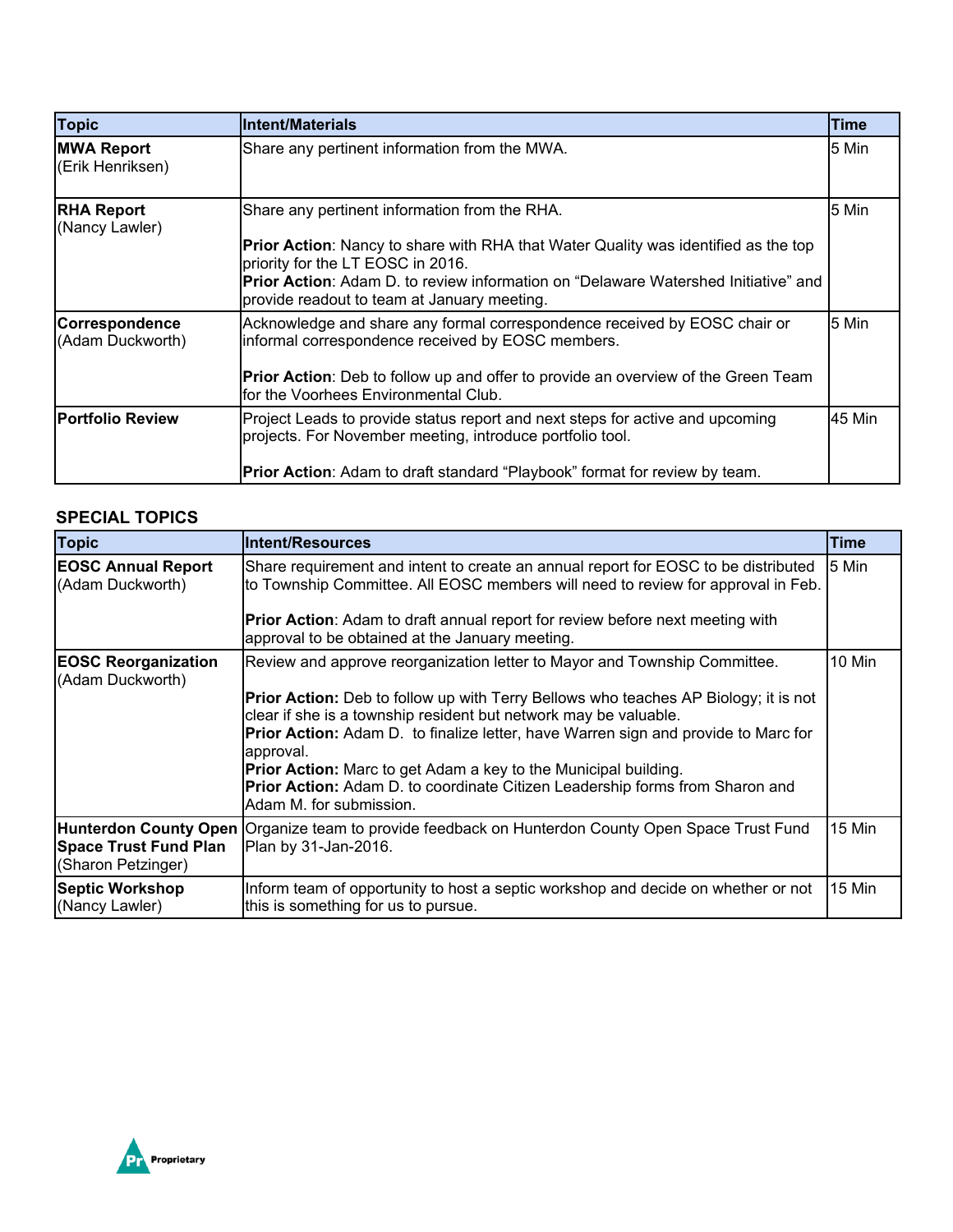# **Lebanon Township Environmental & Open Space Commission Minutes**

January 25th, 2016

#### **ROLL CALL**

Meeting called to order with a quorum at: 7:05 PM.

| <b>EOSC Member</b> | <b>Role</b>            | <b>Attendance</b> |
|--------------------|------------------------|-------------------|
| Adam Duckworth     | Chairman               | Х                 |
| <b>Vacant</b>      | Planning Board Liaison | N/A               |
| Warren Newman      | Member                 |                   |
| Erik Jan Henriksen | Member                 | x                 |
| Nancy Lawler       | Member                 | Х                 |
| Doug Diehl         | Member                 | <b>No</b>         |
| Drew DePalma       | Member                 | <b>No</b>         |
| Deb Goodsite       | Alternate 1            | <b>No</b>         |
| Kathy Koch         | Alternate 2            |                   |

#### **STANDARD AGENDA**

| <b>Topic</b>                                                                                                                                                        | lIntent/Materials                                                                                                                                                                                                                                                                                                                                                       | Time    |
|---------------------------------------------------------------------------------------------------------------------------------------------------------------------|-------------------------------------------------------------------------------------------------------------------------------------------------------------------------------------------------------------------------------------------------------------------------------------------------------------------------------------------------------------------------|---------|
| Kickoff, Roll Call &<br>Call meeting to order, record attendance and kick off. Welcome new member,<br><b>Connecting Moment</b><br>Sharon Hardy.<br>(Adam Duckworth) |                                                                                                                                                                                                                                                                                                                                                                         | l15 Min |
|                                                                                                                                                                     | <b>Minutes:</b> Also attending are Sharon Hardy, Sharon Petzinger and Adam Mickley.                                                                                                                                                                                                                                                                                     |         |
| (Adam Duckworth)                                                                                                                                                    | <b>Presentation of Minutes Review and approval of:</b>                                                                                                                                                                                                                                                                                                                  |         |
| November Meeting Minutes                                                                                                                                            |                                                                                                                                                                                                                                                                                                                                                                         |         |
|                                                                                                                                                                     | <b>December Meeting Minutes</b>                                                                                                                                                                                                                                                                                                                                         |         |
|                                                                                                                                                                     | Prior Action: Adam D. to ensure November Meeting approved at January meeting.                                                                                                                                                                                                                                                                                           |         |
|                                                                                                                                                                     | Minutes: Motion to approve November Meeting Minutes made by Mr. Duckworth,<br>seconded by Mr. Newman, concurrence by Mrs. Lawler and Mrs. Koch. Motion to<br>approve December Meeting Minutes made by Mr. Duckworth, seconded by Mr.<br>Henriksen, concurrence by Mrs. Lawler and Mrs. Koch. Meeting Minutes from<br>November and December EOSC meetings were approved. |         |

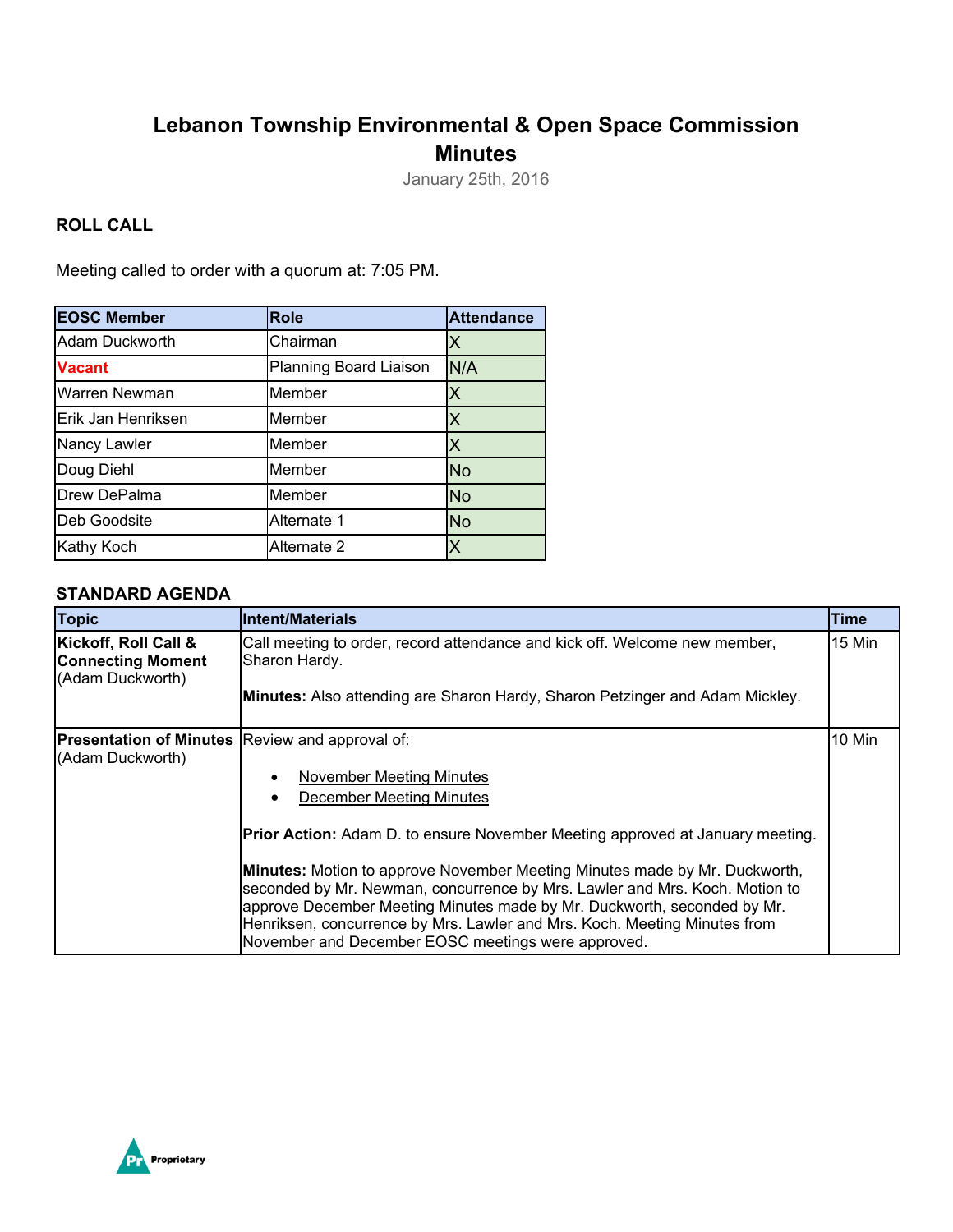| <b>Topic</b>                                                                                                                                                                                                                     | <b>Intent/Materials</b>                                                                                                                                                                                                                                                                                                                                                                                                                   | <b>Time</b> |
|----------------------------------------------------------------------------------------------------------------------------------------------------------------------------------------------------------------------------------|-------------------------------------------------------------------------------------------------------------------------------------------------------------------------------------------------------------------------------------------------------------------------------------------------------------------------------------------------------------------------------------------------------------------------------------------|-------------|
| <b>General Admin</b><br><b>Updated Township Tax Maps</b><br>$\bullet$<br>(Adam Duckworth)<br>ANJEC Training - Save the Date: Saturday, March 19 <sup>th</sup> 930AM-100PM<br>$\bullet$<br>NJ Water Supply Questions<br>$\bullet$ |                                                                                                                                                                                                                                                                                                                                                                                                                                           | 15 Min      |
|                                                                                                                                                                                                                                  | Prior Action: Warren to follow up on missing figures from ERI and get posted to<br>Township page.                                                                                                                                                                                                                                                                                                                                         |             |
|                                                                                                                                                                                                                                  | Prior Action: Adam to follow up with Nancy, Marc, Erik and Warren regarding<br>relationships with neighboring EOSCs.                                                                                                                                                                                                                                                                                                                      |             |
|                                                                                                                                                                                                                                  | <b>Minutes:</b> The question of neighboring EOSCs was posted to the team with the<br>following input provided: Karen Mastro is a representative of the Califon<br>Environmental Commission, Joann Fascenelli who is the LT Recycling Coordinator<br>is on the Mansfield EC and Bill Leavens is a contact from the Washington Township<br>EOSC. Glen Gardner does not have an EOSC but we do have a relationship with<br>the Women's Club. |             |
|                                                                                                                                                                                                                                  | With respect to the ERI, it has been updated on the new Township website and now<br>includes the Attachments.                                                                                                                                                                                                                                                                                                                             |             |
|                                                                                                                                                                                                                                  | Additional items highlighted by the team include the fact that Michael Bolan was<br>rehired for our Township this year and that that Fisher property was not on the open<br>space map (this was highlighted by Mrs. Lawler).                                                                                                                                                                                                              |             |
|                                                                                                                                                                                                                                  | Mr. Laul commented that JCP&L would be                                                                                                                                                                                                                                                                                                                                                                                                    |             |
|                                                                                                                                                                                                                                  | Action: Marc to follow up on digital copy of tax map and plot paper copy for us.<br>Action: Marc to follow up with JCPL on permitting for spray after Sharon P. provides<br>list of rules.                                                                                                                                                                                                                                                |             |
|                                                                                                                                                                                                                                  | Action: All to review Environmental Resource Inventory; Adam D. to send link.<br>Action: Adam to check on due date for registration for ANJEC.                                                                                                                                                                                                                                                                                            |             |
| <b>Newsletter</b>                                                                                                                                                                                                                | Spring newsletter deadline is February 1 <sup>st</sup> . Articles on the docket include:                                                                                                                                                                                                                                                                                                                                                  | 5 Min       |
|                                                                                                                                                                                                                                  | Litter Cleanup - Kickoff (Maria Naccarato)<br>$\bullet$<br>Well Testing (Nancy Lawler)<br>$\bullet$<br>Welcome New Team Members (Adam Duckworth)<br>$\bullet$                                                                                                                                                                                                                                                                             |             |
|                                                                                                                                                                                                                                  | Minutes: The team agreed on submitted the following newsletters. It was also noted<br>by Mrs. Lawler that the Spring newsletter will encompass storm water information.<br>Mr. Laul stated that the Memorial Park dumpster can be used to support litter<br>cleanup but this should not be advertised as we do not want to suggest illegal<br>dumping. Mr. Laul should be called to coordinate litter drop off.                           |             |

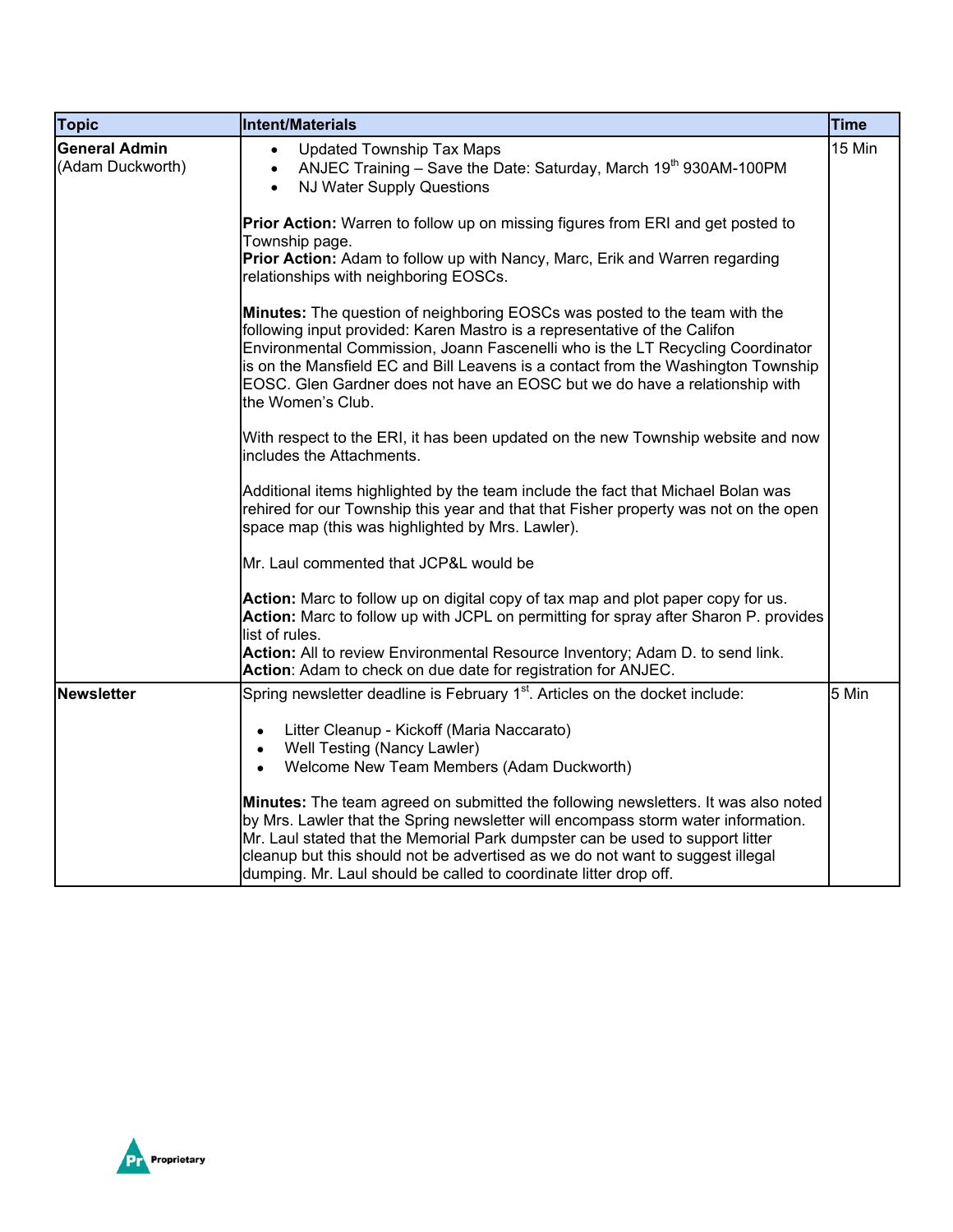| <b>Topic</b>                                                                           | Intent/Materials                                                                                                                                                                                                    | <b>Time</b> |
|----------------------------------------------------------------------------------------|---------------------------------------------------------------------------------------------------------------------------------------------------------------------------------------------------------------------|-------------|
| <b>Budget Report</b><br>(Adam Duckworth)                                               | Review and align on current state budget for EOSC, Sustainable Jersey grant and<br>trail grant. Review outstanding reimbursements. Review upcoming spending.                                                        | 10 Min      |
|                                                                                        | 2016 EOSC Budget Approval Status                                                                                                                                                                                    |             |
|                                                                                        | Prior Action: Adam to review rules for Clean Communities funding usage.<br>Prior Action: Adam to check to ensure he was reimbursed for the Green Maps fee.                                                          |             |
|                                                                                        | Minutes: Mr. Laul commented that the budget will not be fully available until April but<br>EOSC can potentially use Clean Communities for ANJEC fee and Joann Fascenelli<br>should be contacted with this question. |             |
|                                                                                        | Action: Adam to follow up with Joanne to see if we can use Clean Communities.                                                                                                                                       |             |
| <b>Planning Board Report</b><br>(Vacant)                                               | Share pertinent information from Planning Board.                                                                                                                                                                    | N//A        |
|                                                                                        | Minutes: Mr. Duckworth's role as the Planning Board liaison had not yet started so<br>there was nothing to report.                                                                                                  |             |
| <b>Highlands Report</b><br>(Adam Duckworth)                                            | Share any developments related to the Highlands Act.                                                                                                                                                                | 5 Min       |
|                                                                                        | <b>Minutes:</b> Mrs. Lawler mentioned that river monitoring at Point Mountain was this<br>coming Saturday. Mrs. Lawler also provided an update on the oil spill into the Musky.                                     |             |
| <b>MWA Report</b><br>Share any pertinent information from the MWA.<br>(Erik Henriksen) |                                                                                                                                                                                                                     | 5 Min       |
|                                                                                        | Minutes: Mr. Henriksen did not have anything additional to report beyond the oil spill<br>update previously mentioned.                                                                                              |             |
| <b>RHA Report</b><br>(Nancy Lawler)                                                    | Share any pertinent information from the RHA.                                                                                                                                                                       | 5 Min       |
|                                                                                        | Prior Action: Nancy to share with RHA that Water Quality was identified as the top<br>priority for the LT EOSC in 2016.                                                                                             |             |
|                                                                                        | Prior Action: Adam D. to review information on "Delaware Watershed Initiative" and<br>provide readout to team at January meeting.                                                                                   |             |
|                                                                                        | <b>Minutes:</b> This item was not discussed due to time limitations and a desire to focus<br>on two projects, the Memorial Park Bio Blitz and Goracy Trail projects.                                                |             |
| Correspondence<br>(Adam Duckworth)                                                     | Acknowledge and share any formal correspondence received by EOSC chair or<br>informal correspondence received by EOSC members.                                                                                      | 5 Min       |
|                                                                                        | <b>Prior Action:</b> Deb to follow up and offer to provide an overview of the Green Team<br>for the Voorhees Environmental Club.                                                                                    |             |
|                                                                                        | Minutes: Mrs. Goodsite was not present so the outstanding action was not<br>discussed. No other correspondence was shared.                                                                                          |             |
| <b>Portfolio Review</b>                                                                | Project Leads to provide status report and next steps for active and upcoming<br>projects. For November meeting, introduce portfolio tool.                                                                          | 60 Min      |
|                                                                                        | Prior Action: Adam to draft standard "Playbook" format for review by team.                                                                                                                                          |             |
|                                                                                        | Minutes: The team discussed progress and next steps on two projects: The Goracy<br>Trail project and the Memorial Park Bio Blitz.                                                                                   |             |

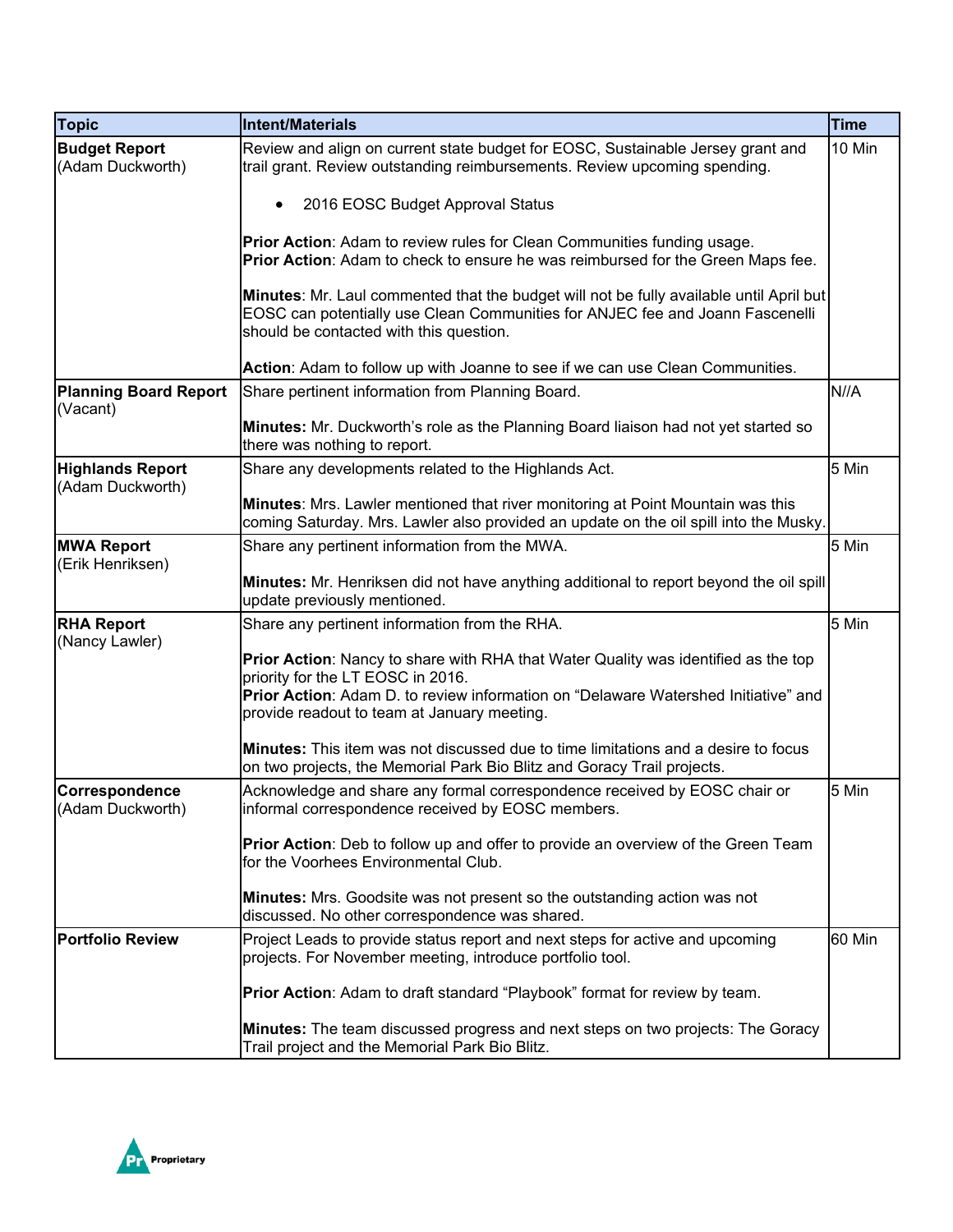### **SPECIAL TOPICS**

| <b>Topic</b>                                                                | Intent/Resources                                                                                                                                                                                                                                                                                                                                                                                                                                                                                                                                                | Time   |
|-----------------------------------------------------------------------------|-----------------------------------------------------------------------------------------------------------------------------------------------------------------------------------------------------------------------------------------------------------------------------------------------------------------------------------------------------------------------------------------------------------------------------------------------------------------------------------------------------------------------------------------------------------------|--------|
| <b>EOSC Annual Report</b><br>(Adam Duckworth)                               | Share requirement and intent to create an annual report for EOSC to be distributed<br>to Township Committee. All EOSC members will need to review for approval in Feb.                                                                                                                                                                                                                                                                                                                                                                                          | 5 Min  |
|                                                                             | Prior Action: Adam to draft annual report for review before next meeting with<br>approval to be obtained at the January meeting.                                                                                                                                                                                                                                                                                                                                                                                                                                |        |
|                                                                             | Minutes: This topic was not discussed.                                                                                                                                                                                                                                                                                                                                                                                                                                                                                                                          |        |
| <b>EOSC Reorganization</b><br>(Adam Duckworth)                              | Review and approve reorganization letter to Mayor and Township Committee.                                                                                                                                                                                                                                                                                                                                                                                                                                                                                       | 10 Min |
|                                                                             | <b>Prior Action:</b> Deb to follow up with Terry Bellows who teaches AP Biology; it is not<br>clear if she is a township resident but network may be valuable.<br>Prior Action: Adam D. to finalize letter, have Warren sign and provide to Marc for<br>approval.<br>Prior Action: Marc to get Adam a key to the Municipal building.<br>Prior Action: Adam D. to coordinate Citizen Leadership forms from Sharon and<br>Adam M. for submission.                                                                                                                 |        |
|                                                                             | Minutes: Mr. Duckworth reviewed a letter with the team to be provided to the<br>Mayor, which outlined organizational changes impacting the EOSC including the<br>addition of three new members. A motion was made by Adam Duckworth to<br>approve the letter for submission. The motion was seconded by Mrs. Lawler with<br>concurrence from Mr. Newman, Mr. Henriksen and Mrs. Koch. The letter was signed<br>by Mr. Newman and Mr. Duckworth and handed to Mayor Laul who was attending<br>the meeting.                                                       |        |
| Hunterdon County Open<br><b>Space Trust Fund Plan</b><br>(Sharon Petzinger) | Organize team to provide feedback on Hunterdon County Open Space Trust Fund<br>Plan by 31-Jan-2016.                                                                                                                                                                                                                                                                                                                                                                                                                                                             | 15 Min |
|                                                                             | Minutes: Mrs. Petzinger commented that the Hunterdon County Open Space Trust<br>is expanding to include stewardship and that the EOSC should review and provide<br>comments on the proposed updates to the plan. Mr. Duckworth made a motion to<br>have Sharon Petzinger take the lead on preparing comments on behalf of the<br>EOSC. Mr. Henriksen seconded the motion with concurrence from Mrs. Koch, Mr.<br>Newman and Mrs. Lawler. Sharon will summarize feedback and share by Thursday<br>night for subsequent revision and submission by Mr. Duckworth. |        |
|                                                                             | Mrs. Lawler shared that on Friday at 10AM, the NJ Highlands Coalition Natural<br>Heritage Committee meeting will be held at the MWA building in Asbury and is open<br>to the public.                                                                                                                                                                                                                                                                                                                                                                            |        |

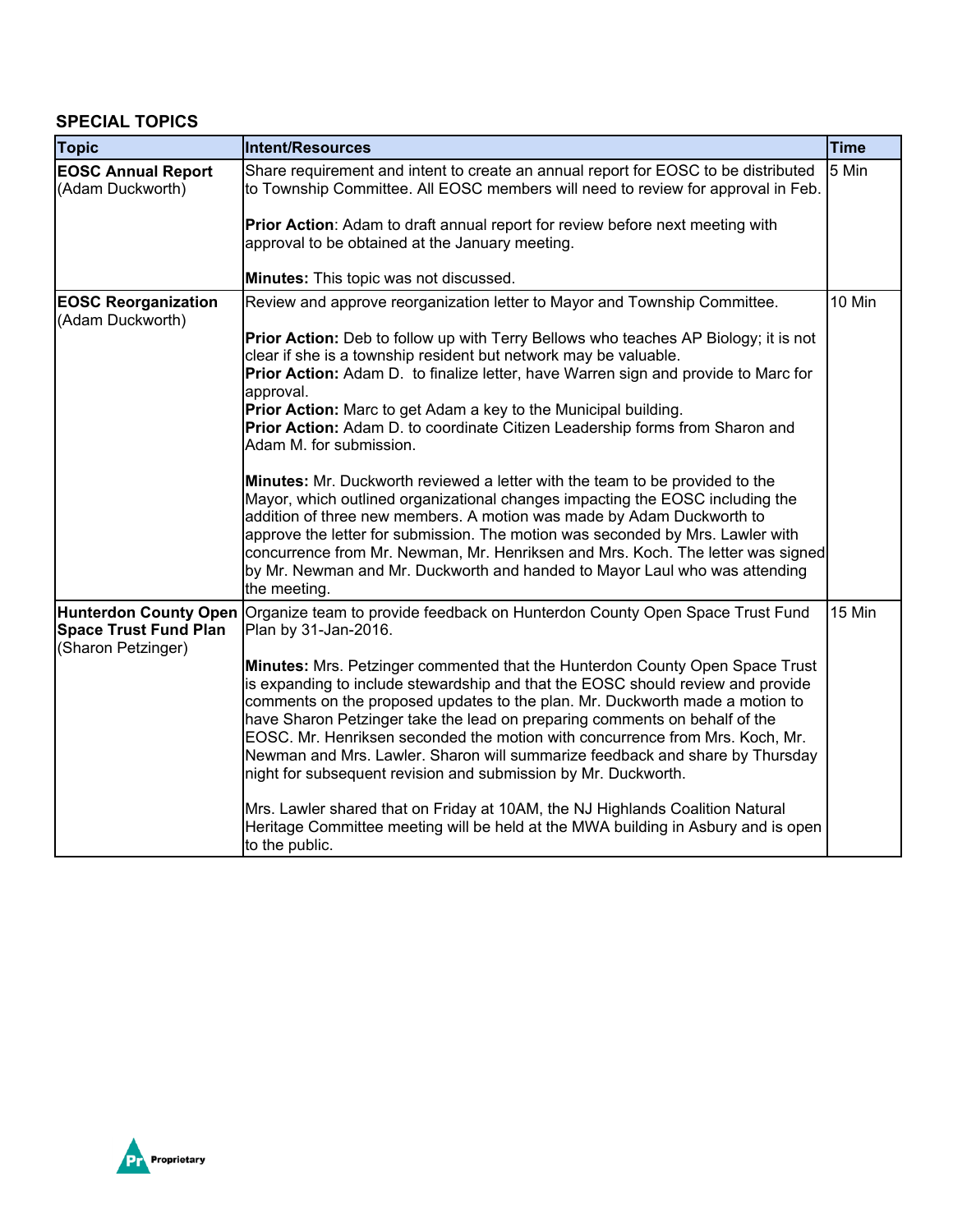## TOWNSHIP OF LEBANON

Hunterdon County

Municipal Building Tel. 908-638-8523 530 West Hill Road Fax 908-638-5957 Glen Gardner, NJ 08826-6400



Dear Mayor McKee and Township Committee,

The Environmental & Open Space Commission (EOSC) approved the following membership changes at the meeting held on January  $25<sup>th</sup>$ , 2016, and recorded in the minutes to be approved at the February meeting. These changes greatly strengthen the Commission's ability to deliver value to Township residents across a variety of environmental, financial and social sustainability indicators by improving member engagement and adding key expertise to the team. Please review and approve these changes, directing any questions to the current EOSC Chairman, Warren Newman, and future EOSC Chairman, Adam Duckworth.

#### **Summary of Changes**

| Role        | <b>Current</b><br><b>Term</b> | <b>Current Volunteer</b>         | <b>New Term</b> | <b>Proposed Volunteer</b>              |
|-------------|-------------------------------|----------------------------------|-----------------|----------------------------------------|
| Chairman    | $3$ -yr. 2017                 | Warren Newman                    | $3-yr. 2016$    | Adam Duckworth, Planning Board Liaison |
| Member 1    | $3-yr. 2016$                  | (Vacant), Planning Board Liaison | $3-yr. 2016$    | <b>Sharon Petzinger</b>                |
| Member 2    | $3-yr. 2016$                  | Adam Duckworth                   | $3-yr. 2017$    | Warren Newman                          |
| Member 3    | $3-yr. 2015$                  | Nancy Lawler                     | $3-yr. 2018$    | Nancy Lawler                           |
| Member 4    | $3-yr. 2017$                  | Erik Henriksen                   | $3-yr. 2017$    | Erik Henriksen                         |
| Member 5    | $3-yr. 2015$                  | Doug Diehl                       | $3-yr. 2018$    | Deb Goodsite                           |
| Member 6    | $3-yr. 2017$                  | Drew DePalma                     | $3-yr. 2017$    | <b>Adam Mickley</b>                    |
| Alternate 1 | $2-yr. 2015$                  | Deb Goodsite                     | $2-yr. 2018$    | Sharon Hardy                           |
| Alternate 2 | $2-yr. 2016$                  | Kathryn Koch                     | $2-yr. 2016$    | Kathryn Koch                           |

#### **Change Details**

- Adam Duckworth and Warren Newman will exchange roles, with Adam transitioning into the Chairman role and Warren into a member role. This will enable Warren to contribute more of his environmental engineering expertise to the team since he is freed from the administrative tasks of chairing the Commission; in addition to Adam's transition to Chairman, he will fulfill the previously vacant role of Planning Board Liaison.
- Nancy Lawler has requested to renew her position for an additional three-year term.
- Doug Diehl has resigned from the Commission as per the attached communication; Deb Goodsite will transition from her position as Alternate 1, whose term is expiring, to begin a new three-year term in Doug's position. Due to health matters, Doug is unable to commit to regular meeting attendance; he has been a valuable contributor to the Commission for many years and will be missed.

Incorporated 1798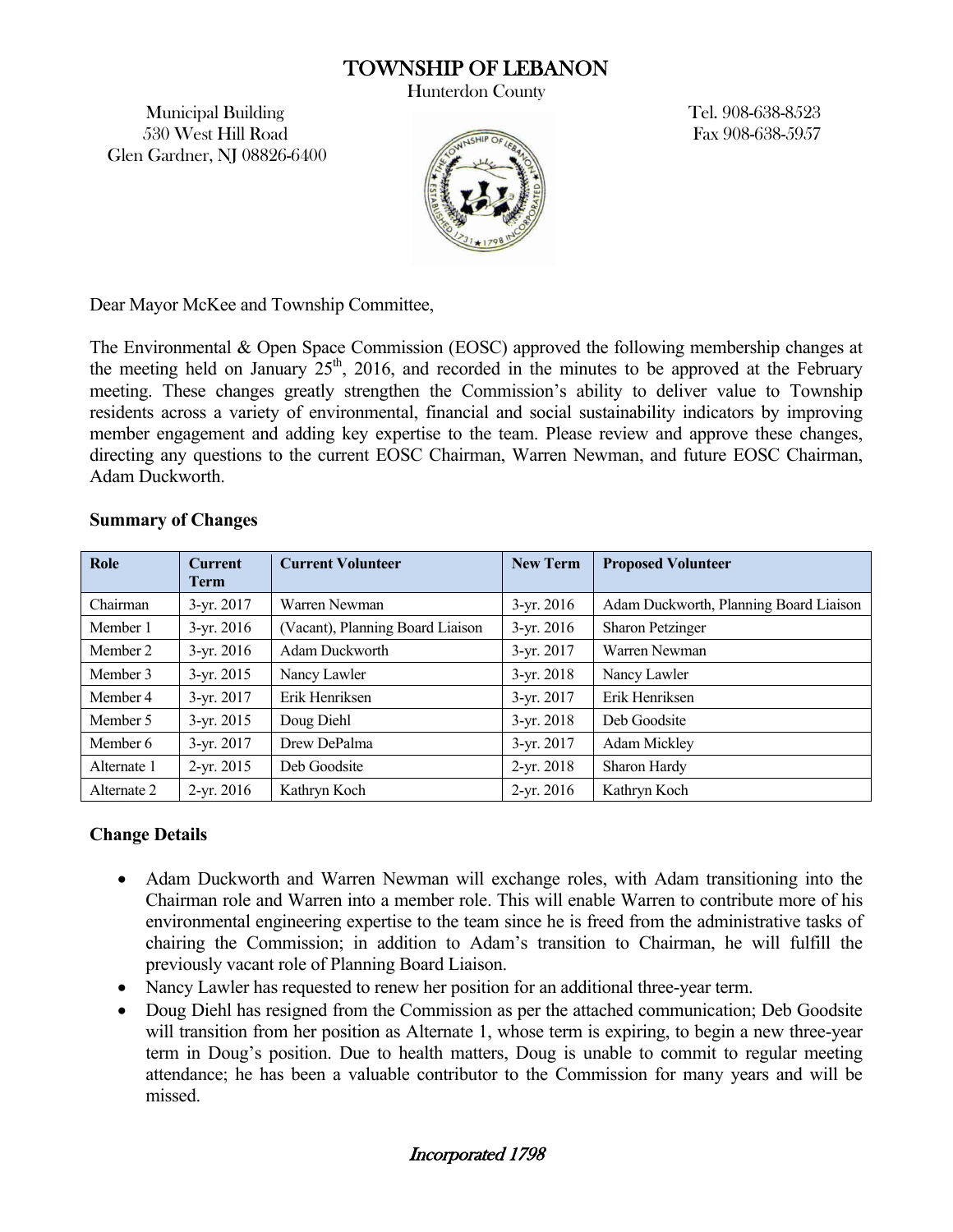### TOWNSHIP OF LEBANON

Hunterdon County

- Drew DePalma has resigned from the Commission as per the attached communication. Due to family commitments, Drew is unable to commit to regular meeting attendance but has agreed to continue his contribution as a Green Team member. We are lucky to have his continued engagement.
- Sharon Petzinger, a resident of 10 years, will be joining EOSC as a new member. She brings wither her a B.S. in Natural Resource Management, an M.S. in Conservation Biology and experience gained from her role at the NJ DEP.
- Adam Mickley, a resident of 15 years, will be joining EOSC as a new member. He brings a B.S. in Environmental Studies and experience with NJ DEP's Site Remediation Program and Green Acres assessments.
- Sharon Hardy, a resident of 23 years, will be joining EOSC as a new member in the Alternate 1 position. She brings with her expertise in pasture and pest management, farming and forest stewardship. These three new candidates will be valuable additions to the team.

Thank you for your support and sponsorship.

Kind Regards,

Warren Newman, Current EOSC Chair

Adam Duckworth, New EOSC Chair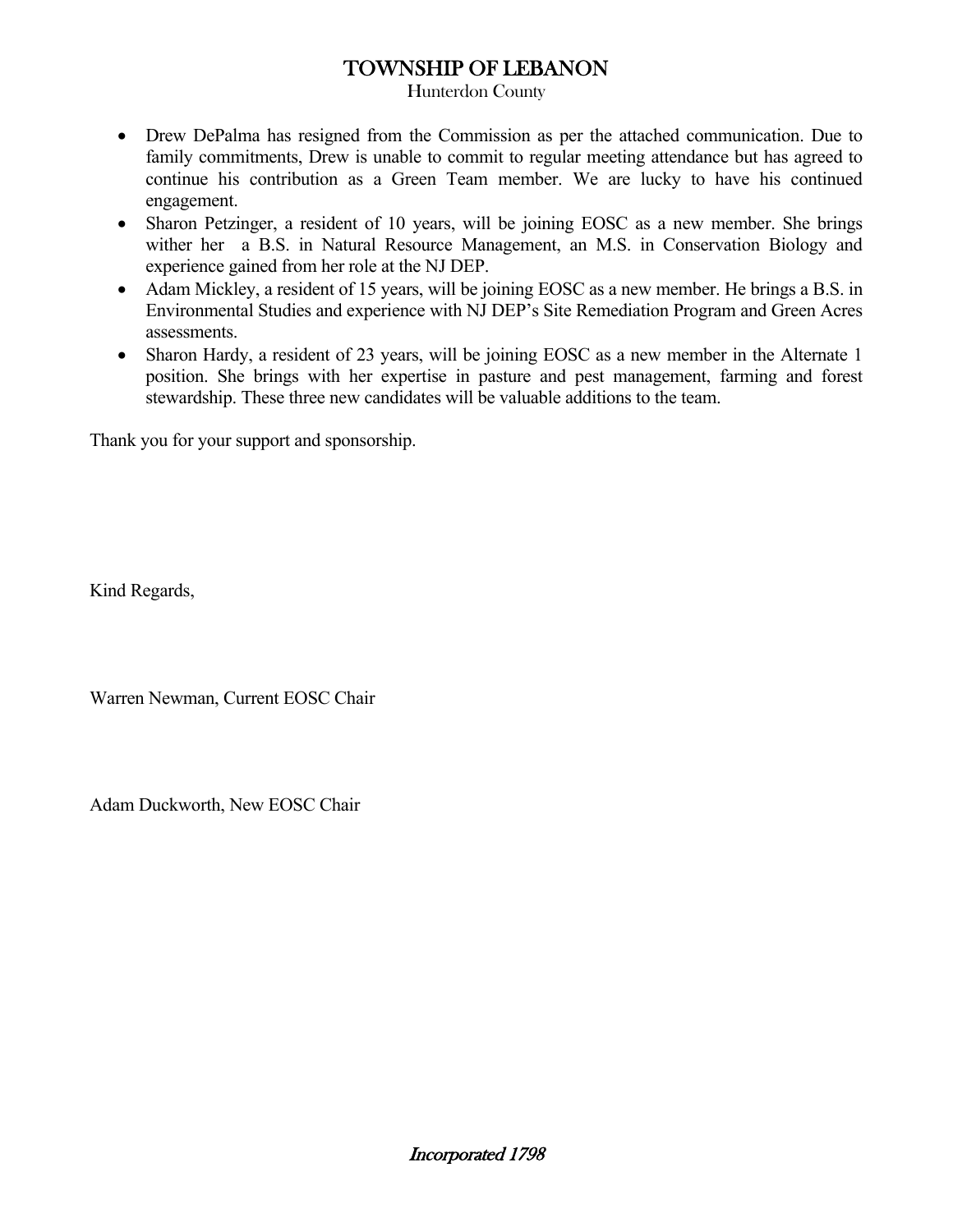EOSC,

I regret to inform you that I am resigning from the Environmental & Open Space Committee. I have young children now and can't commit the time that is required to fulfill the obligations of a committee member. I would however still like to be a member of the Green Team and assist the Township with reaching its sustainability goals. It has been a pleasure getting to know all of you and helping the Township become more environmental friendly.

Best Regards,

Doest De Palma

Drew DePalma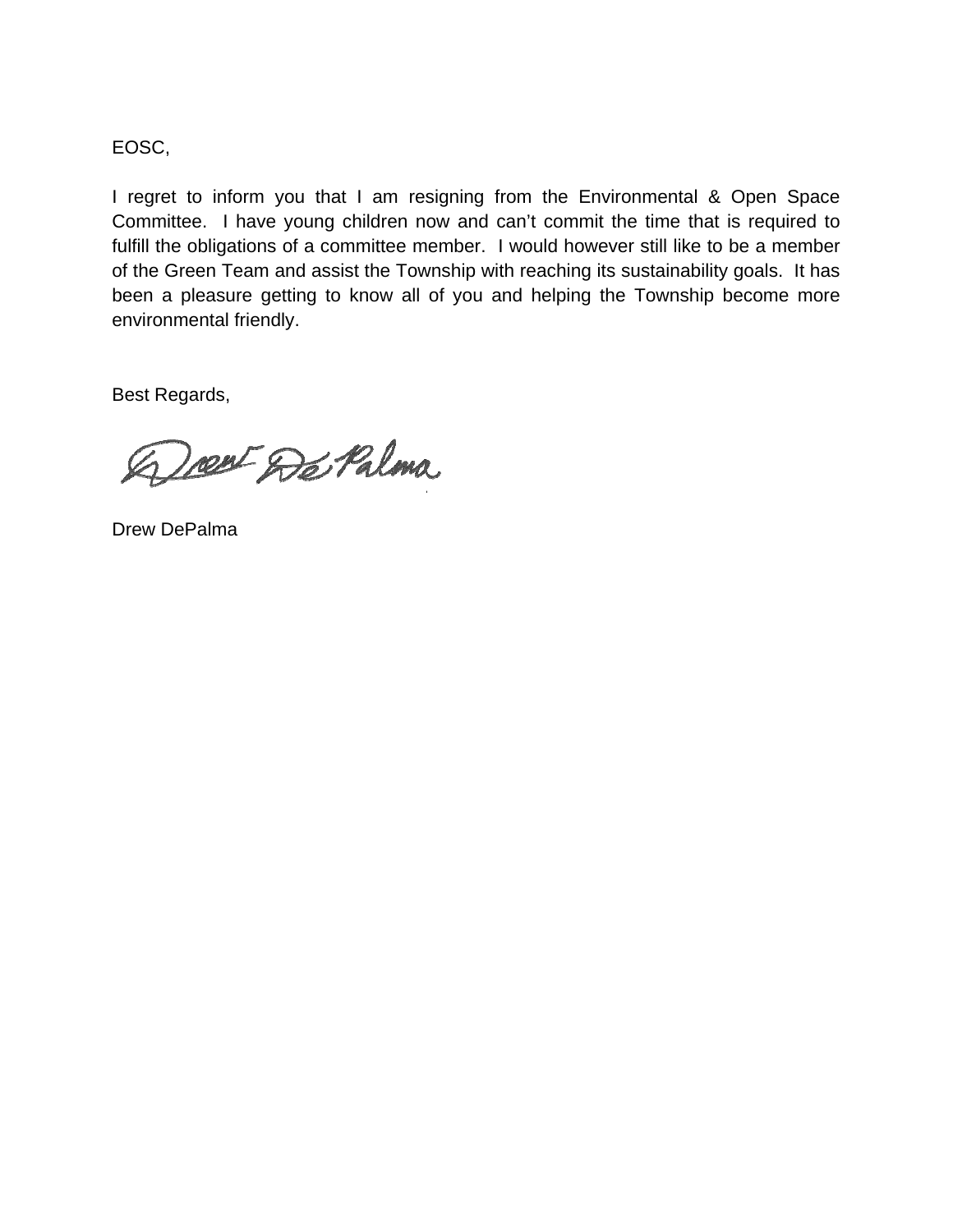

## EOSC November Meeting Minutes

#### doug diehl <ratsowkcp3@gmail.com> Wed, Dec 16, 2015 at 10:57 PM

To: Adam Duckworth <adam.duckworth@gmail.com>

Cc: Deb Goodsite <picturesleuth@mindspring.com>, Drew DePalma <ddepalma17@gmail.com>, Erik Henriksen <ehenriksen@comcast.net>, Kathy Koch <kathy@nativetreasures.com>, Marc Laul <mlaul@sanmec.com>, Nancy Lawler <nerlawler@comcast.net>, Warren Newman <newmanwj@cdmsmith.com>

Adam: I wish you the best as you lead the EOSC forward. Because of my medical condition, I did not make an effort to advocate an extension of my membership which terminates this year as the end of a 3 year term. Having been a member since its inception (and chair twice) it is difficult for me to leave EOSC but my "bad back" has made me not reliable to serve. I hope to make it to the December meeting .................doug [Quoted text hidden]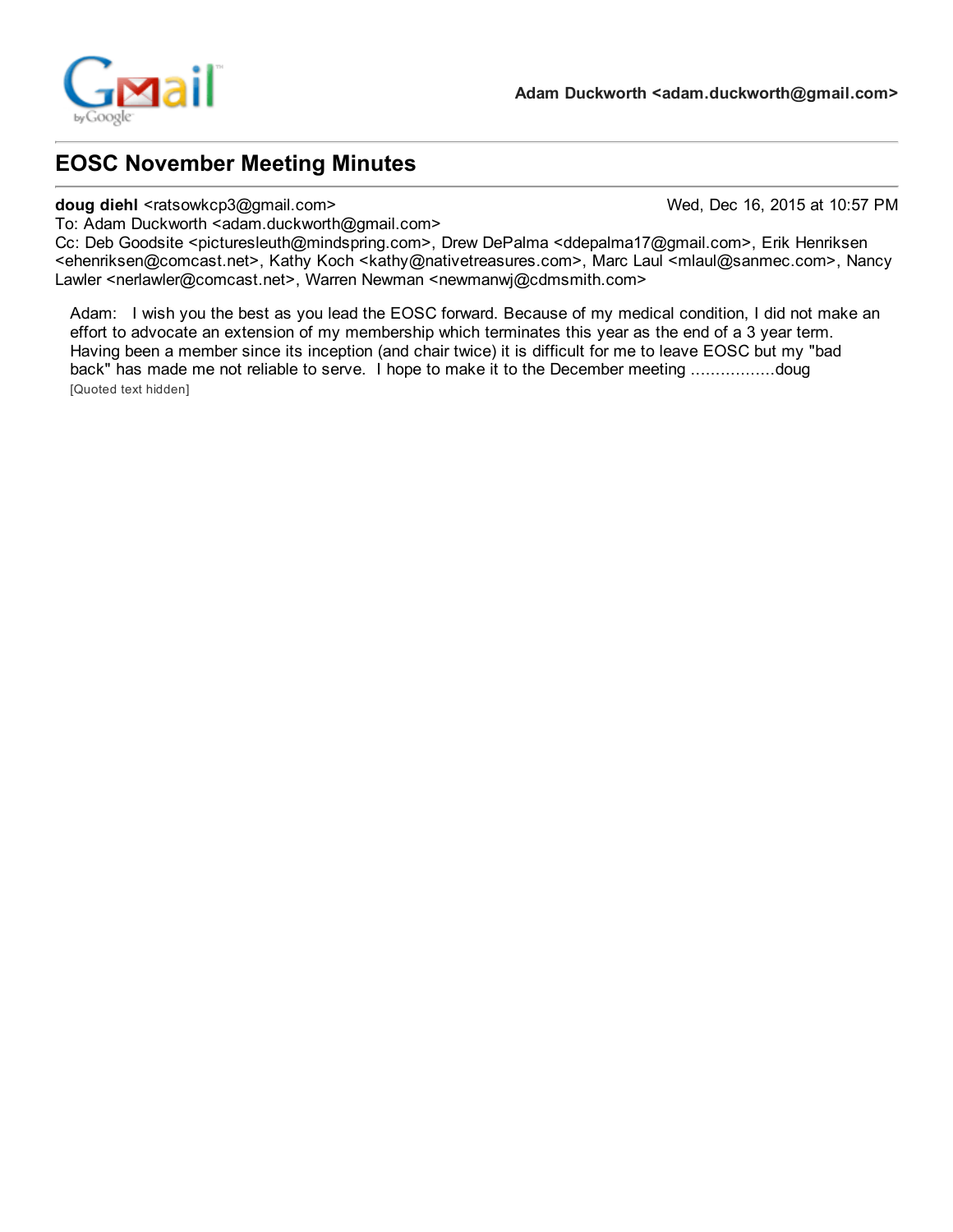# Township of Lebanon

## **Citizen Leadership Form**

I, Sharon Petzinger\_\_\_\_\_\_\_\_\_\_\_\_\_\_\_\_\_\_\_\_\_\_\_\_\_\_\_, hereby apply to perform public service on the following municipal authorities, boards or commissions:

| a)            | Environmental & Open Space Commission, Member |  |
|---------------|-----------------------------------------------|--|
|               |                                               |  |
| b)            |                                               |  |
|               |                                               |  |
| $\mathbf{c})$ |                                               |  |
|               |                                               |  |
|               |                                               |  |
|               | <b>Sharon Petzinger</b>                       |  |
| Name          |                                               |  |
|               |                                               |  |
|               | Hampton, NJ                                   |  |
| City, State   |                                               |  |
|               |                                               |  |
| 08827         |                                               |  |
| Zip           |                                               |  |

Please list any: education, prior volunteer experience, work related experience; or other civic involvement which could be of use to the authorities, boards or commissions which you listed above:

I have a B.S. in Natural Resources Management and M.S. in Conservation Biology. I am a wildlife biologist/zoologist and have worked with or for NJ Division of Fish and Wildlife's Endangered and Nongame Species Program for almost 15 years.

|                             | Personal Information Not Subject to Public Disclosure* |
|-----------------------------|--------------------------------------------------------|
| c: $908-398-4425$           |                                                        |
| <b>Primary Phone Number</b> |                                                        |
| 320 Dogwood Drive           |                                                        |
| <b>Address of Residence</b> |                                                        |
| sdefalco69@hotmail.com      |                                                        |
| Email Address               |                                                        |

 $\setminus$